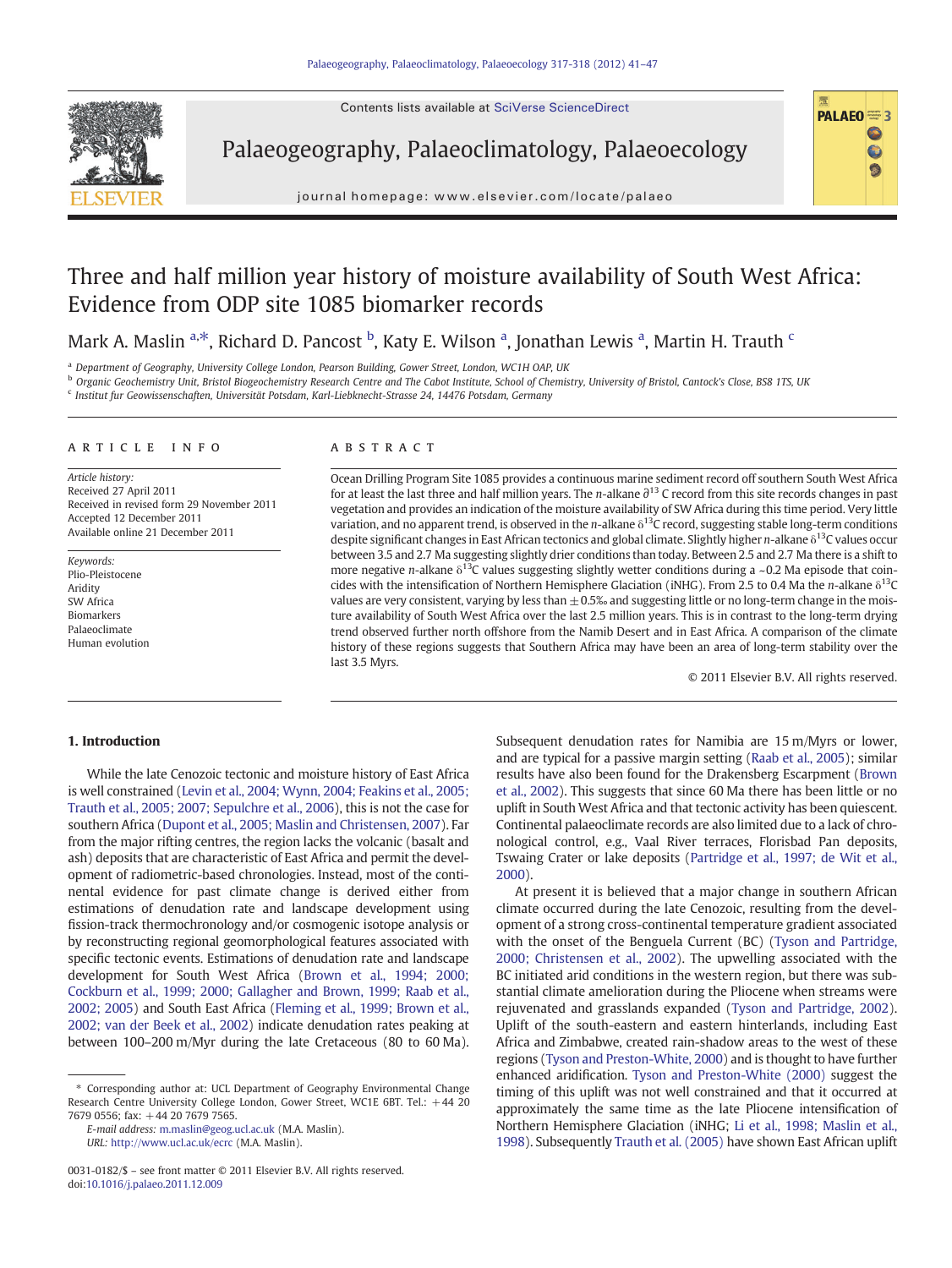<span id="page-1-0"></span>started at about 12 Ma in northern Ethiopia and progressively shifted southward and occurred between ~4.5 Ma to 3.5 Ma in central Kenya and between 3.2 Ma to 2.3 Ma in southern Kenya and Tanzania. This coincides with a long-term drying trend in East Africa as well as that inferred from pollen records between 3.5 Ma and 1.7 Ma from ODP Site 1082 off the coast of the Namib Desert (Fig. 1). This record also suggests a possible rapid increase in local aridity at about 2.2 Ma [\(Dupont et al.,](#page-6-0) [2005\)](#page-6-0). Arguments to the contrary suggest that the late Miocene was more arid and that there is no indication of major change during the Pliocene [\(Diester-Haass et al., 2002; Giraudeau et al., 2002](#page-6-0)).

The most widely used method of reconstructing moisture availability is through the reconstruction of palaeovegetation using pollen analysis (e.g., [Dowsett and Willard, 1996; Shi et al., 2000; Dupont et](#page-6-0) [al., 2005\)](#page-6-0). An alternative useful tool is carbon isotopic analysis [\(Hayes et al., 1990\)](#page-6-0) of soil carbonates [\(Kingston et al., 1994;](#page-6-0) [Morgan et al., 1994; Levin et al., 2004](#page-6-0); [Ségalen et al., 2007\)](#page-6-0) or terrestrial higher plant biomarkers (e.g. [Bird et al., 1995; Yamada and](#page-5-0) [Ishiwatari, 1999; Huang et al., 2000\)](#page-5-0). This allows the discrimination of inputs from isotopically distinct  $C_3$  and  $C_4$  plants. Average  $\delta^{13}C$ values of organic carbon in land plants (higher plants) vary according to the chemical pathway of photosynthesis [\(Ehleringer and Monson,](#page-6-0) [1993\)](#page-6-0). Plants using the  $C_3$  (Calvin-Benson or non-Kranz) photosynthesis pathway have a  $\delta^{13}$ C range between −22‰ to −30‰ (average −27‰) ([Ehleringer and Monson, 1993](#page-6-0)), compared with an average atmospheric isotopic composition of  $-6\%$  to  $-7\%$ . Plants using the  $C_4$  (Hatch-Slack or Kranz) pathway, including tropical and marsh grasses, have a  $\delta^{13}$ C range of between −9‰ to −15‰ (average  $-13%$ ) ([Ehleringer and Monson, 1993](#page-6-0)). C<sub>4</sub> plants re-evolved in the Miocene [\(Edwards et al., 2010; Brown et al., 2011](#page-6-0)) and the first proliferation of  $C_4$  plants into Africa was between 12 and 15 Ma and then they became abundant between 7 and 8 Ma [\(Kingston et al.,](#page-6-0) [1994; Morgan et al., 1994; Cerling et al., 1997; Ségalen et al., 2007](#page-6-0)). There is also a third type of plant, CAM (Crassulacean Acid Metabolism), which uses either  $C_3$  or  $C_4$  pathways depending on water availability. In terms of occurrence it is minor compared with the other two pathways, but is very important in the context of SW Africa due to their unusually high abundance (ca. 60% near the SW African coast; [Werger and Ellis, 1981\)](#page-6-0). In this study we use the distributions and  $\delta^{13}$ C values of *n*-alkanes from marine sediments recovered from Ocean Drilling Program (ODP) Leg 175 in the South East Atlantic Ocean to provide a long-term estimate of the vegetation water stress and thus moisture availability of the region over the last 3.5 million years.

# 2. Site location

The location of Ocean Drilling Program Site 1085 in the Benguela Current (BC) is shown in Fig. 1. The Site is located 260 km away



Fig. 1. Schematic representation of Southern African vegetation and rivers, including estimated average C<sub>31</sub> n-alkane  $\delta^{13}$ C values (adapted from [Rommerskirchen et al., 2003\)](#page-6-0), estimated surface ocean hydrography, and locations of ODP Sites 1082 and 1085 (adapted from [Ettwein et al., 2001](#page-6-0) and [Christensen et al., 2002](#page-5-0)). BCC= Benguela coastal current, BOC= Benguela ocean current, ABF=Angola-Benguela Front, AC=Angola Current and SECC= South East Counter Current.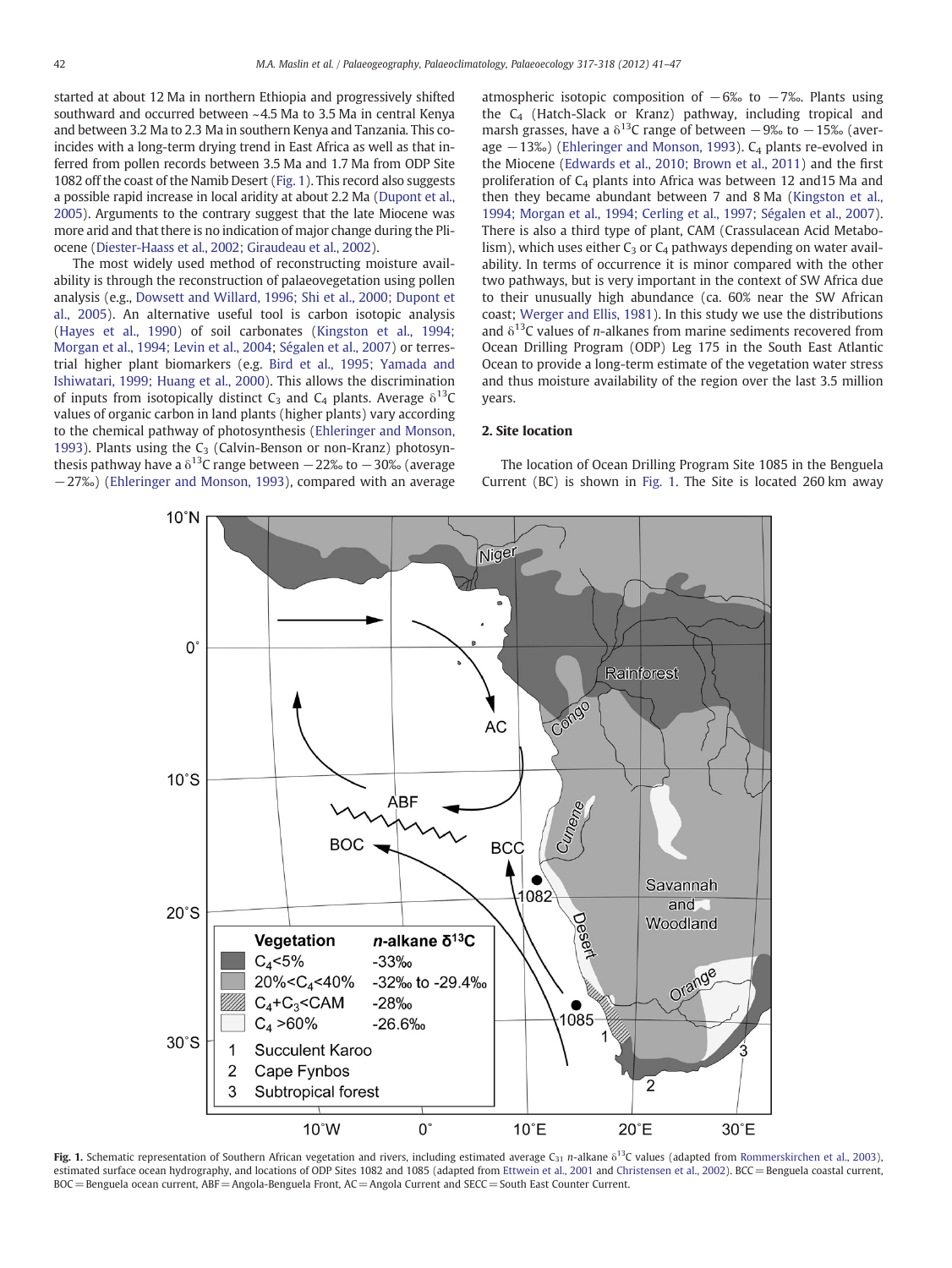from the mouth of the Oranje River, 410 km away from the Olifant system and over a 1000 km from the Cunene River mouth. According to the review by [Dupont \(2011\)](#page-6-0) if we were studying pollen ~300 km is the break between mixed river and aeolian input  $(< 300$  km) compared with just aeolian input  $(>300 \text{ km})$ . Even if we assume fluvial transported biomarkers can travel further in the upper ocean, only input from the Oranje River need be considered. However the sediment from the Oranje River is deposited as a mud blanket along the continental shelf and very little of it moves off shore into the open Ocean [\(Meadows et al., 2002](#page-6-0)). Moreover, Site 1085 is directly opposite the mouth of the Oranje River and thus the predominate ocean currents will move sediment northward along the coast away from Site 1085. Hence we suggest that terrigenous material is delivered mainly to the Site via aeolian sources, which is supported by the detailed  $n$ -alkane distribution study of [Rommerskirchen et al. \(2003\).](#page-6-0) Aeolian deposition is driven by the Southern Hemisphere trade wind system operating at the same latitude as the BC system. These predominantly southwesterly winds entrain terrestrial material from the adjacent continental areas of southern Africa and deposit them into the BC system ([Shi](#page-6-0) [and Dupont, 1997; Dupont and Wyputta, 2003\)](#page-6-0).

The vegetation of Africa south of the equator is a complex mosaic of phytogeographies ranging from tropical rainforest to desert, with a high degree of diversity and endemism. [Fig. 1](#page-1-0) summarises the general vegetation types, the relative occurrence of  $C_3$ ,  $C_4$  and CAM plants [\(Werger and Ellis, 1981; Rommerskirchen et al., 2003; Dension et](#page-6-0) [al., 2005\)](#page-6-0), and the average Holocene *n*-alkane  $\delta^{13}$ C values for each region [\(Rommerskirchen et al., 2003](#page-6-0)). The continental margin adjacent to ODP Site 1085 is dominated by desert and woody savannah. The Karoo-Namib Desert vegetation is dominated by  $C_4$  plants, whereas the Zambezian and Kalahari-Highveld regions are mainly savannah and woodland and have a mixture of  $C_3$  and  $C_4$  plants with  $C_3$  being more common [\(White, 1983\)](#page-6-0). Large dust plumes occur during austral winter with winds blowing off the continent. There is also a small input of material from the Succulent Karoo during austral summer [\(Rommerskirchen et al., 2003\)](#page-6-0). The Succulent Karoo is dominated by CAM plants, which can change their photosynthetic pathway between  $C_3$  and  $C_4$  depending on water availability, which potentially provides a wider range of *n*-alkane  $\delta^{13}$ C values.

### 3. Methodology

Based on the age model of [Christensen et al. \(2002\),](#page-5-0) material from ODP Site 1085 was sampled every ~100 ka, generating 35 samples for n-alkane  $\delta^{13}$ C analysis representing the last 3.5 Ma and 55 samples for biomarker characterisation representing the last 5.5 Ma.

Total Organic Matter (TOC), was determined by weighing and drying sediments overnight in an oven at 110 °C, then placing them in a furnace at 550 °C for 3 h; the loss-on-ignition is taken as the amount of organic material present in the sample. Samples to be analysed for biomarker distributions were freeze-dried, ground and extracted via ultra-sonication in a sequence of solvents with increasing polarity: hexane (x2); a 1:1 (v/v) azeotrope of dichloromethane (DCM): methanol (MeOH)  $(x2)$ ; MeOH  $(x2)$ . After extraction, the samples were evaporated and a standard mixture containing androstane and hexadecyloctadecanoate was added. In order to achieve GC-resolved peaks for isotopic analysis, each total lipid extract was further separated into five fractions using silica gel chromatography, eluting with: 3 ml of hexane for saturated hydrocarbons; 1.5 ml of 9:1 (v/v) hexane:DCM for aromatic hydrocarbons; 5.5 ml of DCM for ketones and wax esters; 3 ml of 1:1 (v/v) DCM:MeOH for alcohols and sterols; 3 ml of MeOH for more polar compounds. The samples were evaporated to dryness under a  $N_2$  stream and were re-dissolved in a standard quantity of solvent. Only the saturated hydrocarbon and ketone/wax ester fractions were analysed further.

Individual compounds in each of the fractions were quantified using gas chromatography. After being dissolved in 100 μl ethyl acetate, each sample was injected into a Carlo Erba 5300 series High Resolution Gas Chromatograph fitted with a CP-Cil 5CB silica column (internal diameter 0.32 mm, length 50 m, df 0.11 μm), which was heated from 40 °C to 140 °C at 20 °C/min, then at 4 °C/min to 300 °C at which temperature it was held for 20 min. Compounds were quantified against the known concentrations of internal standards described above. All fractions were subsequently analysed using gas chromatography/mass spectrometry (GC/MS) with a Thermoquest Finnigan Trace chromatograph interfaced to a Thermoquest Finnigan Trace mass spectrometer operating with electron ionization at 70 eV and scanning an  $m/z$  range of 50 to 850. GC conditions for GC/MS were identical to those used for GC analysis.

Compounds were assigned by comparing mass spectra and relative retention times with those in the literature. Sedimentation rates derived from the AMS age model described above were used along with the dry bulk density to calculate MARs for the various molecular components along with the average chain length (ALC) for the n-alkanes [\(Boot et al., 2006](#page-5-0)):

$$
MAR_{component} = (Conc_{component} \cdot SR \cdot DBD),
$$

where MAR<sub>component</sub> is the MAR in ng cm<sup>-2</sup> kyr<sup>-1</sup>, Conc<sub>component</sub> is the mass of component in ng  $g^{-1}$  dry sediment, SR the sedimentation rate in cm kyr<sup>-1</sup> and DBD is the dry bulk density in g cm<sup>-3</sup>.

Average chain lengths (ACLs) for the n-alkanes were calculated as:

$$
ACL_{27-33} = (27[C_{27}] + 29[C_{29}] + 31[C_{31}] + 33[C_{33}])
$$

$$
/([C_{27}] + [C_{29}] + [C_{31}] + [C_{33}])
$$

with  $[C_x]$  signifying the concentration of the *n*-alkane with *x* carbon atoms. Carbon preference indices (CPIs) were calculated for nalkanes and n-alkanols as:

$$
CPI = \left[0.5\sum (X_j + X_{j+2} + \dots + X_n)/\sum (X_{j-1} + X_{j+1} + \dots + X_{n-1}) + 0.5\sum (X_j + X_{j+2} + \dots + X_n)/\sum (X_{j+1} + X_{j+3} + \dots + X_{n+1})\right],
$$

where  $i = 25$  and  $n = 33$  in the case of n-alkanes and  $i = 21$  and  $n = 31$ in the case of  $n$ -alkanols.

Gas Chromatography-Isotope Ratio Monitoring Mass Spectrometry (GC-IRMMS) was used to measure the carbon isotopic composition of compounds in the n-alkane fraction. Each sample was dissolved in 100 μl ethyl acetate and placed in 1 ml auto-sample vials before being analysed on a Varian GC fitted with a ZB-1 column linked to a ThermoFinnigan Mat DeltaS mass spectrometer via a combustion interface; the GC temperature program was the same as that used for standard GC analysis. Each sample was analysed twice and values are expressed in standard  $\delta^{13}$ C notation as parts per mil (‰) deviations from the Vienna Pee Dee Belemnite (VPDB) standard, measured during analyses against a pulsed reference gas input whose isotopic composition relative to VPDB had been determined by an external facility. Fatty acid and  $n$ -alkane mixtures, for which the individual compounds  $\delta^{13}$  C values had been determined offline by external facilities, were analysed every day, revealing instrumental precision better than 0.3‰ (see errors bars on [Figs. 2](#page-3-0) [and 3](#page-3-0)). This is consistent with the error recorded by duplicate measurement of the samples. Only 25 out of the 35 samples taken from Site 1085 yielded sufficient quantities of n-alkanes for isotope analysis.

#### 4. Concentrations and distributions of n-Alkanes

N-alkanes, along with long-chain acids and alcohols, occur in vascular plant leaf extracts with an odd-over-even predominance (OEP) and carbon chain-lengths ranging from  $C_{25}$  to  $C_{35}$  ([Eglinton et al., 1962;](#page-6-0) [Eglinton and Hamilton, 1967\)](#page-6-0). In Site 1085 sediments, the highmolecular-weight (HMW) n-alkanes are characterised by a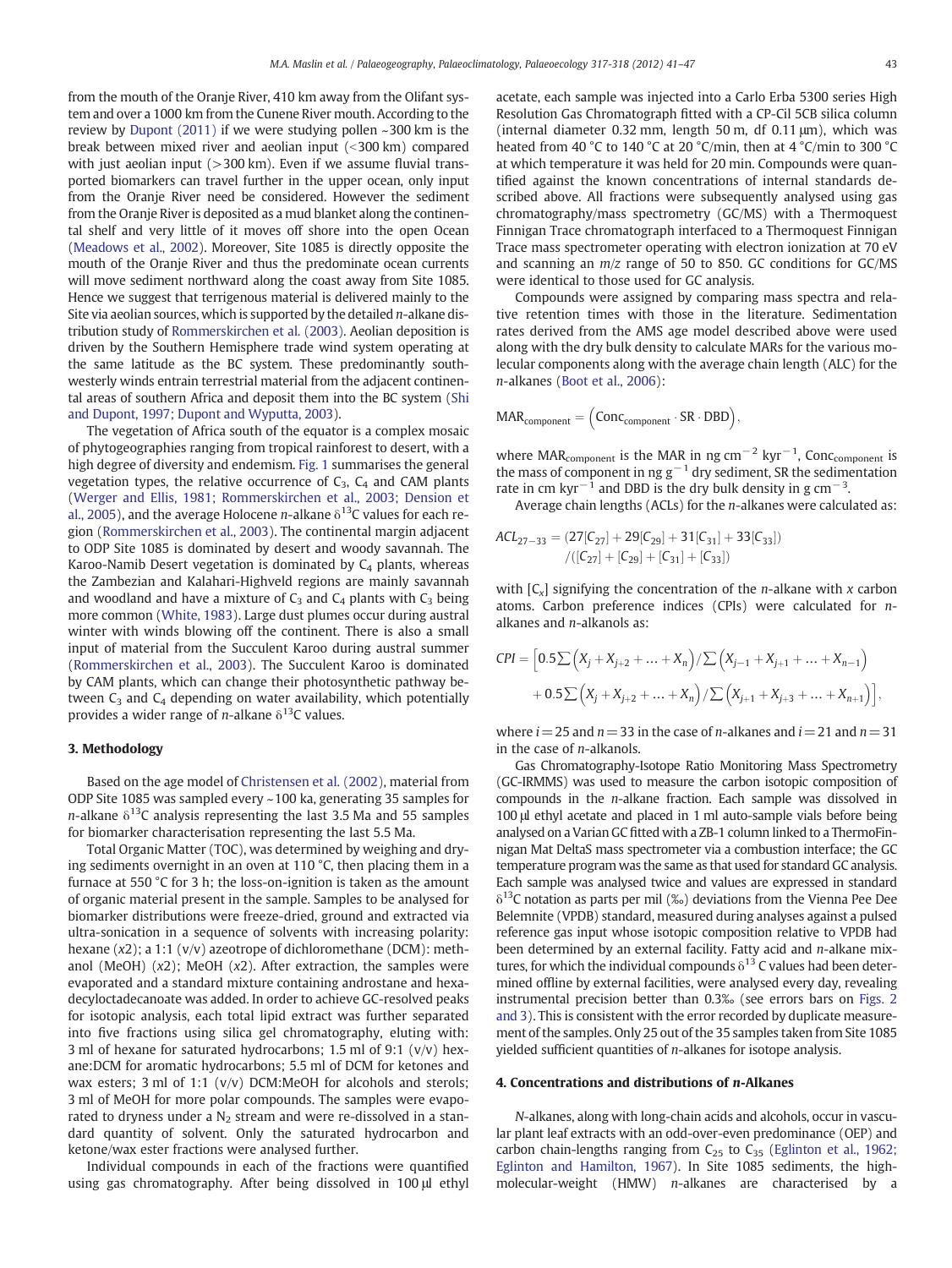<span id="page-3-0"></span>

Fig. 2. Total organic carbon contents (A) and n-alkane concentration (B-D) and distribution (E) parameters in OPD Site 1085 over the past 5.5 million years. Specifically, (B) shows hte C<sub>31</sub> n-alkane concentrations normalised to TOC (ng/g<sup>-1</sup> of OC), (C) shows concentrations of the C<sub>27, 29, 31 & 33</sub> n-alkane homolgues as ng/g<sup>-1</sup> of dry sediment and (D) shows summed n-alkane concentrations (C<sub>27-33</sub>) in ng/g<sup>-1</sup> of dry sediment. Average Chain Lengths (ACLs) of the HMW n-alkanes are shown in (E).

predominance of the  $C_{27}$ ,  $C_{29}$ ,  $C_{31}$  and  $C_{33}$  homologues, exhibiting a strong OEP (CPI values range from 4 to 10, with no systematic variation through the section) and consistent with a leaf wax origin. Total HMW n-alkane concentrations vary by about two orders of magnitude, from ca 10 to 1000 ng  $g^{-1}$  sediment (Fig. 2). In general, a decrease in total and individual HMW n-alkane concentrations occurs over the 5.5 Ma study interval despite an increase in TOC contents. In detail, this occurs

as a gradual decline from the base of the study interval at 5.5 Ma to 3.5 Ma; concentrations then decrease dramatically at ca 3 Ma and remain low (<100 ng  $g^{-1}$  sediment) until ca 2.5 Ma when they increase to intermediate values (100 to 500 ng  $g^{-1}$  sediment). These trends are still apparent or even enhanced if *n*-alkane concentrations are normalized to TOC contents or converted to mass accumulation rates (Fig. 2). N-alkanes are resistant to degradation and relatively easily



Fig. 3. Comparison of eccentricity variations [\(Berger and Loutre, 1991](#page-5-0)) with ODP Site 1085 n-alkane  $\delta^{13}$ C values (this study), East African soil carbonate  $\delta^{13}$ C values (light dots = [Levin et al.,](#page-6-0) [2004;](#page-6-0) dark dots=[Wynn, 2004\)](#page-6-0), East African lake occurrence [\(Trauth et al., 2005, 2007](#page-6-0)) and Hominin Evolution Transitions (see full references in [Trauth et al., 2007\)](#page-6-0).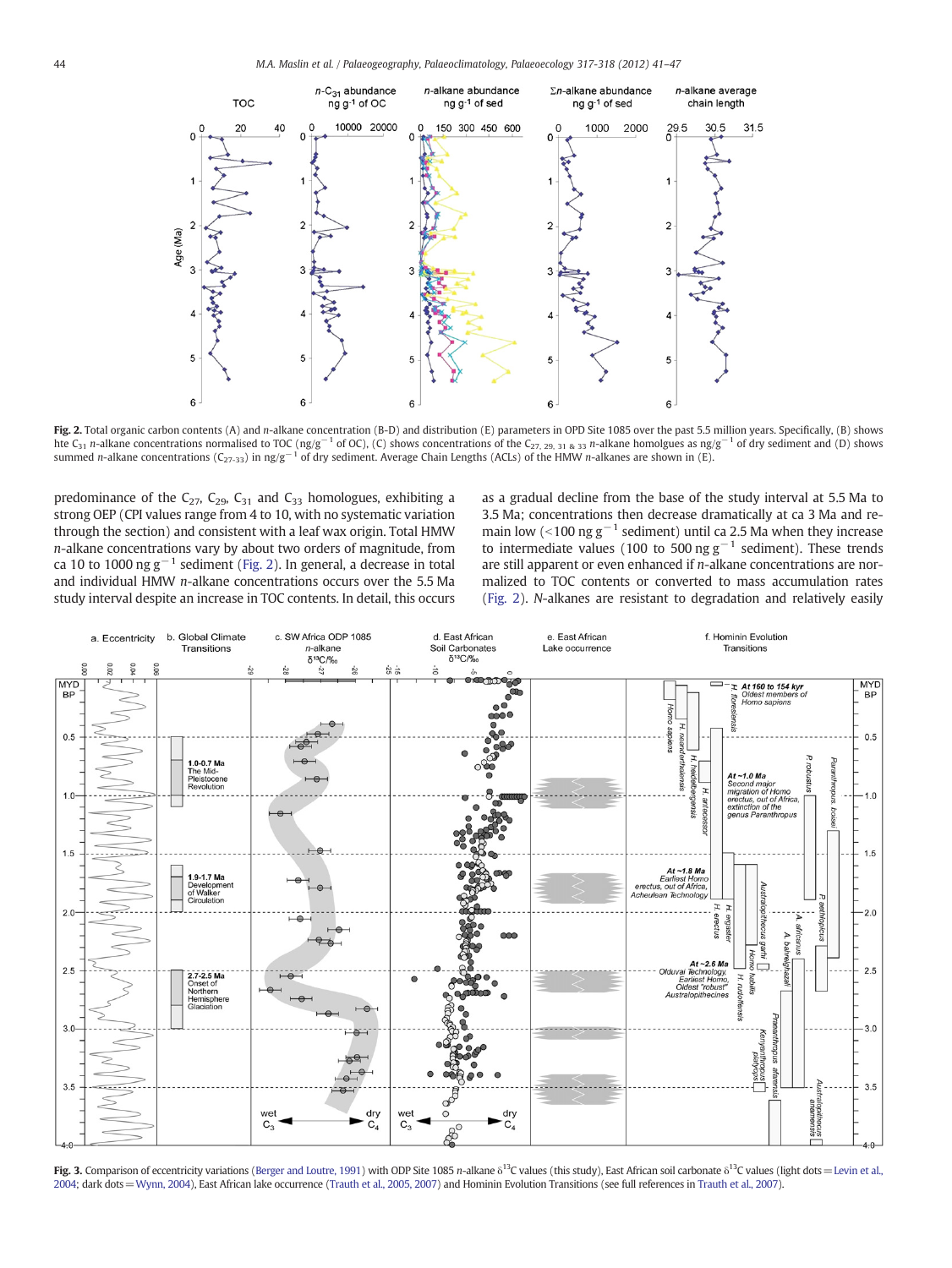transported from continental to marine (or lacustrine) settings via either aeolian or fluvial mechanisms (see [Pancost and Boot, 2004](#page-6-0) review and references therein). As described above, n-alkanes at Site 1085 almost certainly derive from aeolian processes. Thus, the changes in concentration could reflect changes in wind strength. However, such an interpretation should be done cautiously as the controls on leaf wax concentrations or the distribution of n-alkanes relative to functionalised leaf waxes (n-alkanols and n-alkanoic acids) remain poorly understood and do vary amongst plant types. Biomarker concentration changes can also reflect OM degradation, although we consider that less likely due to the lack of similar changes in TOC contents. Changes in the distribution of n-alkanes can be evaluated by the average chain length (ACL). ACLs are generally stable, ranging from 29.9 to 30.7 (except for a single sample with an ACL of 29.5). However, average ACLs are generally lower from ca. 3.6 to 2.5 Ma, having an average value of 30.0 compared to an average of 30.5 over the rest of the record. Interpretation of n-alkane ACLs is unclear, with suggestions that higher values are associated with hotter or more arid conditions [\(Hinrichs and Rullkötter, 1997;](#page-6-0) [Hinrichs et al., 1998](#page-6-0)). However, n-alkane ACLs in plant extracts are rather variable and interpretation remains unclear.

# 5. Long-term Plio-Pleistocene trends in SW African moisture availability

Palaeovegetation and relative moisture availability can be reconstructed using *n*-alkane  $\delta^{13}$ C values. C<sub>3</sub> and C<sub>4</sub> plant species, as discussed above, each have distinct isotopic signatures [\(Pancost and](#page-6-0) [Pagani, 2006](#page-6-0)). The species balance can be recorded by bulk sedimentary organic matter (e.g. [Kastner and Goñi, 2003\)](#page-6-0), but bulk OM  $\delta^{13}$  C values can be skewed by contributions from marine inputs. Compound-specific  $\delta^{13}$ C analyses of refractory *n*-alkanes of exclusively higher plant origin avoids this problem (e.g. [Eglinton et al., 1962; Eglinton and Hamilton,](#page-6-0) [1967](#page-6-0)), and they have been shown to record  $C_3$  and  $C_4$  species differences with fidelity (e.g. [Collister et al., 1994; Schefuß et al., 2003;](#page-6-0) [Pancost and Boot, 2004](#page-6-0)). [Collister et al. \(1994\)](#page-6-0) observed that in  $C_3$  and  $C_4$  species, the *n*-alkanes  $\delta^{13}$ C values were depleted relative to biomass by ~5.9‰ and ~9.9‰ making the observed C<sub>3</sub> range  $-28$  to  $-36$ ‰ (average  $-33\%$ ) and C<sub>4</sub> range  $-19$  to  $-26\%$  (average  $-13\%$ ) in n-alkanes. Consequently, they have been used widely to determine the relative contribution of  $C_3$  and  $C_4$  plants to lacustrine and marine sediments (e.g. [Schefuß et al., 2003; Street-Perrott et al., 2004; Feakins](#page-6-0) [et al., 2007\)](#page-6-0). The late Holocene range of *n*-alkane  $\delta^{13}$ C values from South Africa, from −26‰ to −28‰ [\(Rommerskirchen et al., 2003\)](#page-6-0), reflects the mixed vegetation of South Africa and provides a baseline for comparison to the long-term record from Site 1085.

The ODP Site 1085 n-alkane  $\delta^{13}$ C values are presented in [Fig. 3](#page-3-0) and exhibit no long-term trend over the last 3.5 Ma. In fact, the total range over the last 3.5 Ma years is between −25.5‰ and −28.5‰, with similar values and only a slightly greater range than that observed for the Holocene. Interpretation of n-alkane  $\delta^{13}C$  values (as with those of bulk organic or paleosol carbon) as indicators of  $C_3$ - $C_4$ -CAM vegetation shifts needs to be done cautiously because water-stress of  $C_3$  and CAM plants can also produce heavier carbon isotope values [\(Diefendorfa et al., 2010](#page-6-0)). The Site 1085 n-alkane  $\delta^{13}$  C record, therefore, implies that the vegetation in southern South West Africa under went very little or no change in the water stress. This may reflect very little change in the proportion of  $C_3$  to  $C_4$  to CAM plants in SW Africa over the past 3.5 Ma. We note, however, that our record could be consistent with shifts in the proportion of  $C_3$  to  $C_4$  to CAM, which result in the same average *n*-alkane  $\delta^{13}$ C values.

Recently, [Tipple et al. \(2010\)](#page-6-0) suggested that the  $\delta^{13}$ C of atmospheric CO2 could have become up to 1‰ more negative over the last 4 million years. If so then this should be reflected in our long-term *n*-alkane  $\delta^{13}C$ records. In fact this is exactly what is observed, with slightly higher  $\delta^{13}C$ values between 3.5 Ma and 3 Ma  $(-26%)$  and slightly lower values between 0.9 Ma to 0.4 Ma  $(-27\%)$ . We suggest that further work is required to validate the proposed decrease in atmospheric  $\delta^{13}$ C values but if confirmed it would indicate that there was even less variation in the *n*-alkane  $\delta^{13}$ C record of southern SW Africa, implying that very stable conditions persisted throughout the last 3.5 million years.

Although interpretation of *n*-alkane  $\delta^{13}$ C values should be done cautiously, it is clear that the 1085 record provides no evidence for a long-term decrease or increase in SW Africa moisture availability over the last 3.5 Ma. In fact, moisture availability appears to have been incredibly stable, despite large-scale tectonic activity in East Africa and major shifts in global climate. This is in contrast with the pollen record of ODP Site 1082 (see [Fig. 1](#page-1-0)), about 10˚N further north, which suggests a long-term trend towards drier conditions between 3.5 Ma and 1.7 Ma ([Dupont et al., 2005](#page-6-0)). [Dupont et al. \(2005\)](#page-6-0) suggest this aridification of the Namib Desert is due to the suppression of local sea surface temperatures caused by increased upwelling of cold water and less convective atmospheric moisture transport towards land.

Despite its overall stability, the Site 1085 n-alkane  $\delta^{13}$ C record does exhibit some variations. Between 3.5 Ma and 2.7 Ma, n-alkane  $\delta^{13}$ C values are less negative than average suggesting slightly drier conditions. Intriguingly, this interval also corresponds to the interval characterised by the lowest n-alkane ACLs. Although low ACLs have been interpreted as reflecting wetter conditions, we caution that interpretation of such signatures remains unclear. Instead, both the high  $\delta^{13}$  C values and low ACLs might reflect a different vegetation regime [\(Boot et al.,](#page-5-0) [2006\)](#page-5-0).

Between 2.5 and 2.7 Ma n-alkane  $\delta^{13}$ C values become more negative, and this interval contains the most negative values of the whole record. The same interval is also characterised by the lowest  $n$ -alkane concentrations ([Fig. 2\)](#page-3-0), suggesting decreased aeolian transport of nalkanes (e.g. [Pancost and Boot, 2004; Schefuß, et al., 2005\)](#page-6-0). Although both signatures could have multiple interpretations, both suggest that slightly wetter conditions in SW Africa coincided with the intensification of Northern Hemisphere Glaciation (iNHG). This is in agreement with the Site 1082 pollen record further north which shows an increase in Stoebe-type pollen between 3 Ma and 2.3 Ma. This pollen is indicative of the fynbos biome in southwest Africa, and [Dupont et al. \(2005\)](#page-6-0) suggest this indicates a northward extension of the winter rainfall area.

From 2.4 Ma until 0.4 Ma (the end of the record) the *n*-alkane  $\delta^{13}$ C values are relatively consistent, varying by less than  $\pm$  0.5% suggesting that there has been little or no change in SW African moisture availability over the last 2.4 million years. This stability of SW African climate suggests that changes in the ocean currents both in the South East Atlantic and Indian Oceans had little or no effect on continental climate, contrary to the suggestions of Tyson and Partridge (2002) and [Tyson and Preston-White \(2000\)](#page-6-0).

#### 6. Comparison between SW and E African moisture availability

The long-term moisture history of SW Africa is radically different from that of East Africa. Our *n*-alkane  $\delta^{13}$ C record suggests that moisture availability in SW Africa was characterised by long-term stability, with no discernable trend. This suggests that the stable, if not quiescent, tectonic activity in SW Africa [\(Raab et al., 2005\)](#page-6-0) provided a stable geography leading to a stable climate over the last 3.5 million years. In contrast, soil carbonate and n-alkane  $\delta^{13}$ C records [\(Levin et al., 2004;](#page-6-0) [Feakins et al., 2005; 2007; Ségalen et al., 2007](#page-6-0)) from East Africa and the adjacent Indian Ocean show a significant 10‰ increase over the last 2 million years indicating a strong increase in the aridity of extreme periods due to the continued development of the East African Rift system [\(Trauth et al., 2005; 2007\)](#page-6-0), see [Fig. 4.](#page-5-0) Using Plio-Pleistocene terrestrial dust flux records to the Indian and Atlantic Oceans and the Mediterranean Sea, [Trauth et al. \(2009\)](#page-6-0) have shown that the aridity trend [\(deMenocal, 2004\)](#page-6-0) may in fact be a trend towards increasing environmental variability through time. They postulate that after approximately 2 Ma, dry periods became drier whilst wet periods may have remained similar in character. There is strong evidence that this aridity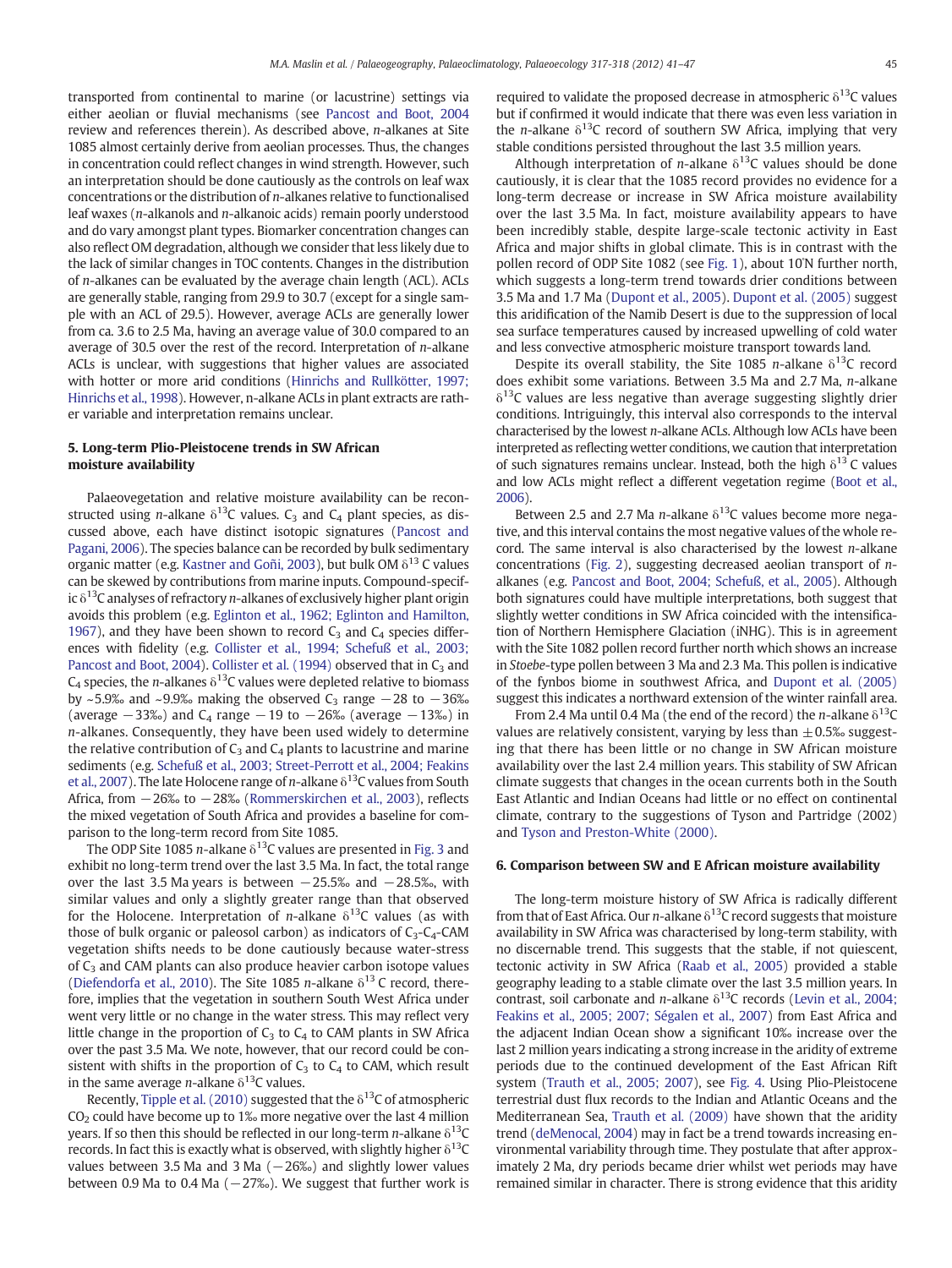<span id="page-5-0"></span>

Fig. 4. Comparison of SW African ODP Site 1085 n-alkane  $\delta^{13}C$  values (this study) and East African soil carbonate  $\delta^{13}C$  values (light dots = [Levin et al., 2004;](#page-6-0) dark dots = [Wynn,](#page-6-0) [2004](#page-6-0)) on the same scale. Note that the moisture availability reconstructed for South West Africa is essentially flat, while in East Africa the range of variability increases from approximately 2 millions years BP.

trend in East Africa was punctuated by episodes of precessionally-forced extreme wet and dry periods lasting a few hundred thousand years (see [Fig. 2](#page-3-0)). These periods are characterised by the appearance and disappearance of large deep lakes within the East African Rift Valley [\(Kingston et al., 2007; Trauth et al., 2007](#page-6-0)) in conjunction with corresponding changes in the flux of terrigenous material reaching the oceans [\(deMenocal, 2004; Trauth et al., 2009](#page-6-0)). In contrast to these marked extremes in climatic variability observed in East Africa over the last 3 million years ago, the results from ODP Site 1085 suggest that SW African climate was relatively stable during this time. Our data suggest that SW Africa, like East Africa, seems to be wetter during the iNHG but currently there is no evidence that this region responded to either the onset of Walker Circulation at ca. 1.9–1.8 Ma [\(Ravelo et al., 2004\)](#page-6-0) or the Mid-Pleistocene Revolution at ca. 1.0–0.8 Ma. However, in order to further evaluate past climate variability in SW Africa, it is necessary to improve the quantity and resolution of available palaeoclimate records.

#### 7. Conclusions

The long-term moisture history of SW Africa over the last 3.5 million years is one of stability with no discernable trend. This suggests that previously inferred late Pliocene tectonic changes must have occurred much earlier and that large global climate shifts and local oceanic changes had little or no effect on the region. These results have interesting implications for the study of early hominin evolution and migration. The climatic stability of the region, even on short precessional time scales [\(Dension et al., 2005\)](#page-6-0), contrasts sharply with East Africa which experienced not only a long-term increase in aridity, but alternating periods of extreme wet and dry climatic conditions ([Maslin and](#page-6-0) [Trauth, 2009\)](#page-6-0). This implies that Southern Africa could have been a safe refuge for hominins and other animals during periods of extremely climate variability in East Africa.

## Acknowledgements

Many thanks to Ian Bull and Rob Berstan (Bristol Node of the NERC Life Sciences Mass Spectrometry Facility, School of Chemistry, University of Bristol) for analytical support, and Janet Hope for assistance in London. We would like to thank Lydie Dupont for comments on earlier versions of this manuscript. The compiling of figures by the UCL Drawing Office (Department of Geography) was much appreciated. This research was supported by NERC grant GST/02/2690 and the NERC Life Sciences Mass Spectrometry Facility at Bristol.

### References

- Berger, A., Loutre, M.F., 1991. Insolation values for climate of the last 10 million years. Quaternary Science Reviews 10, 297–317.
- Bird, M.I., Summons, R.E., Gagan, M.K., Roksandic, Z., Dowling, L., Head, J., Fifield, L.K., Cresswell, R.G., Johnson, D.P., 1995. Terrestrial vegetation change as inferred from *n*-alkane  $\delta^{13}$ C analysis in the marine environment. Geochimica et Cosmochimica Acta 59, 2853–2857.
- Boot, C.S., Ettwein, V.J., Maslin, M.A., Weyhenmeyer, C.E., Pancost, P.D., 2006. A 35,000 years record of terrigenous and marine lipids in Amazon Fan sediments. Organic Geochemistry 37, 208–219.
- Brown, R.W., Gallagher, K., Duane, M.J., 1994. A quantitative assessment of the effects of magmatism on the thermal history of the Karoo sedimentary sequence. African Journal of Earth Science 18, 227–243.
- Brown, R.W., Gallagher, K., Gleadow, A.J.W., Summerfield, M.A., 2000. Morphotectonic evolution of the South Atlantic margins of Africa and South America. In: Summerfield, M.A. (Ed.), Geomorphology and Global Tectonics. John Wiley and Sons Ltd., Chichester, pp. 257–283.
- Brown, R.W., Summerfield, M.A., Gleadow, A.J.W., 2002. Denudational history along a transect across the Drakensberg Escarpment of southern Africa derived from apatite fission-track thermochronology. Journal of Geophysical Research 107. doi[:10.1029/2001JB000745](http://dx.doi.org/10.1029/2001JB000745).
- Brown, N.J., Newell, C.A., Stanley, S., Chen, J.E., Perrin, A.J., Kajala, K., Hibberd, J.M., 2011. Independent and parallel recruitment of pre-existing mechanisms underlying C4 photosynthesis. Science 332, 1436–1439.
- Cerling, T.E., Harris, J.M., MacFadden, B.J., Leakey, M.G., Quade, J., Eisenmann, V., Ehleringer, J.R., 1997. Global vegetation change through the Miocene/Pliocene boundary. Nature 389, 153–158.
- Christensen, B.A., Kalbas, J.L., Maslin, M.A., Murray, R.W., 2002. Paleoclimatic changes in southern Africa during the intensification of Northern Hemisphere glaciation: evidence from ODP Leg 175 Site 1085. Marine Geology 180, 117–131.
- Cockburn, H.A.P., Seidl, M.A., Summerfield, M.A., 1999. Quantifying denudation rates on inselbergs in the central Namib Desert using in situ-produced cosmogenic 10Be and 261A1. Geology 27, 399–402.
- Cockburn, H.A.P., Brown, R.W., Summerfield, M.A., Seidl, M.A., 2000. Quantifying passive margin denudation and landscape development using a combined fission-track thermochronology and cosmogenic isotope approach. Earth and Planetary Sciences Letters 179, 429–435. doi[:10.1016/S0012-821X\(00\)00144-8.](#page-0-0)